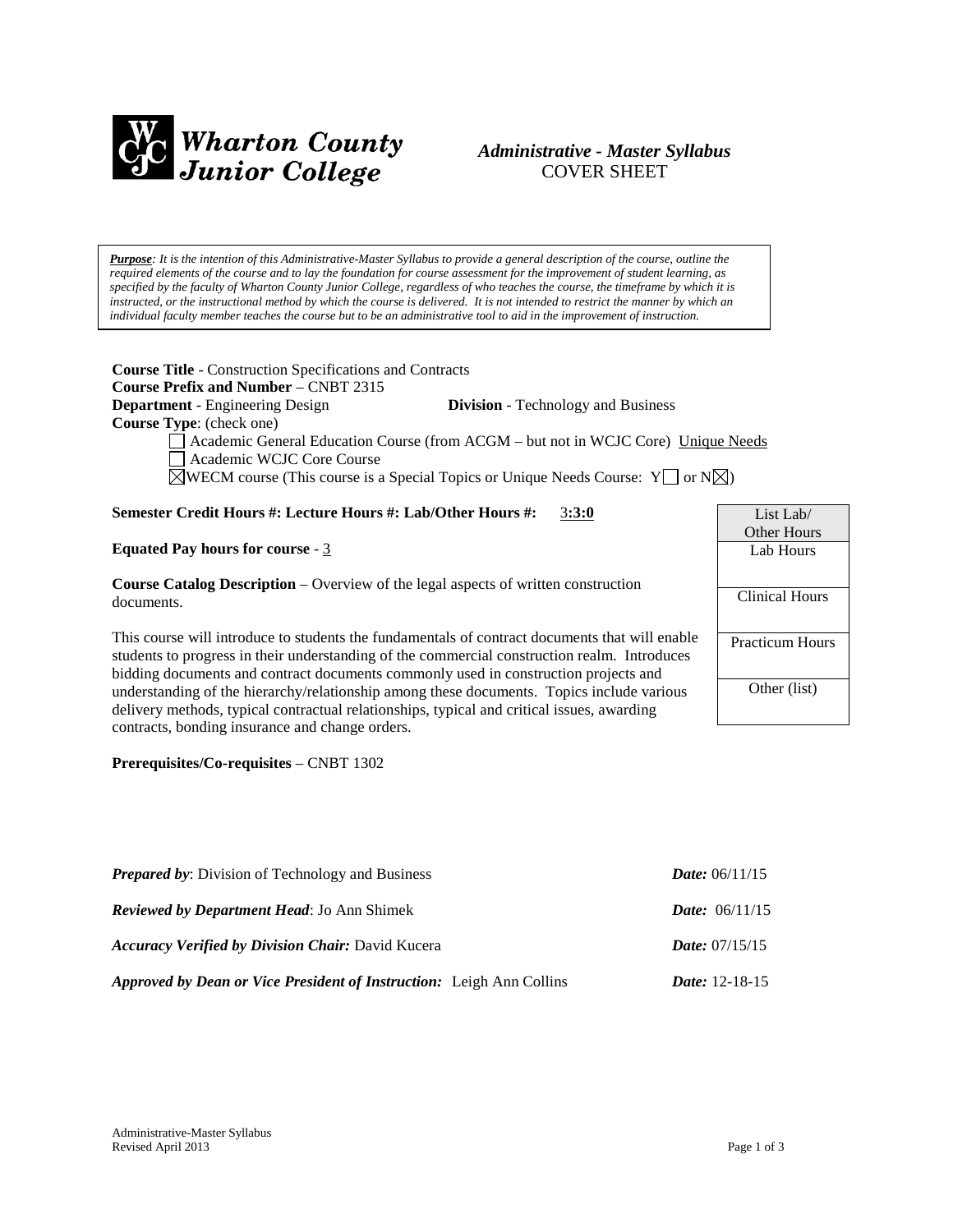

**I. Topical Outline** – Each offering of this course must include the following topics (be sure to include information regarding lab, practicum, clinical or other non-lecture instruction):

- Project Documents; Office, jobsite
- Construction Specifications
- Construction Specifications Institute (CSI) divisions
- Contract classification and Formation
- Definitions and terminology
- Contracts; Types, Principles, Proper uses, Essentials of contracts, Responsible parties
- Contracts as Administrative systems and assess procedures
- Project Documents;

Advertising, Instructions to bidders, Contract forms, Contract conditions, Specifications, Surety bonds, Insurance policies, Addenda, Change orders, Certificate of completion, Subcontractors

- Contract Administration Issues
- Payment issues; Errors, Estoppels, Performance and breach, Termination of contracts
- Legal Documents for sustainable rating systems

#### **II. Course Learning Outcomes**

| <b>Learning Outcomes</b>                            | <b>Methods of Assessment</b>      |
|-----------------------------------------------------|-----------------------------------|
| Upon successful completion of this course,          |                                   |
| students will:                                      |                                   |
|                                                     | Outcomes 1-8 will be assessed by: |
| 1. Explain the purpose of construction              |                                   |
| specifications                                      | Daily work                        |
|                                                     | <b>Tests</b>                      |
| 2. Describe the Construction Specifications         | Semester project                  |
| Institute (CSI) divisions in contract documents     |                                   |
|                                                     |                                   |
| 3. Identify the typical legal documents required    |                                   |
| for construction                                    |                                   |
|                                                     |                                   |
| 4. Identify the typical legal documents required    |                                   |
| by sustainable rating systems                       |                                   |
|                                                     |                                   |
| 5. Define contracting principles and demonstrate    |                                   |
| their usage                                         |                                   |
|                                                     |                                   |
| 6. Determine contract types and responsibilities of |                                   |
| parties                                             |                                   |
| 7. Define contracts as administrative systems and   |                                   |
| assess procedures                                   |                                   |
|                                                     |                                   |
| 8. Describe documentation required at office and    |                                   |
| jobsite                                             |                                   |
|                                                     |                                   |